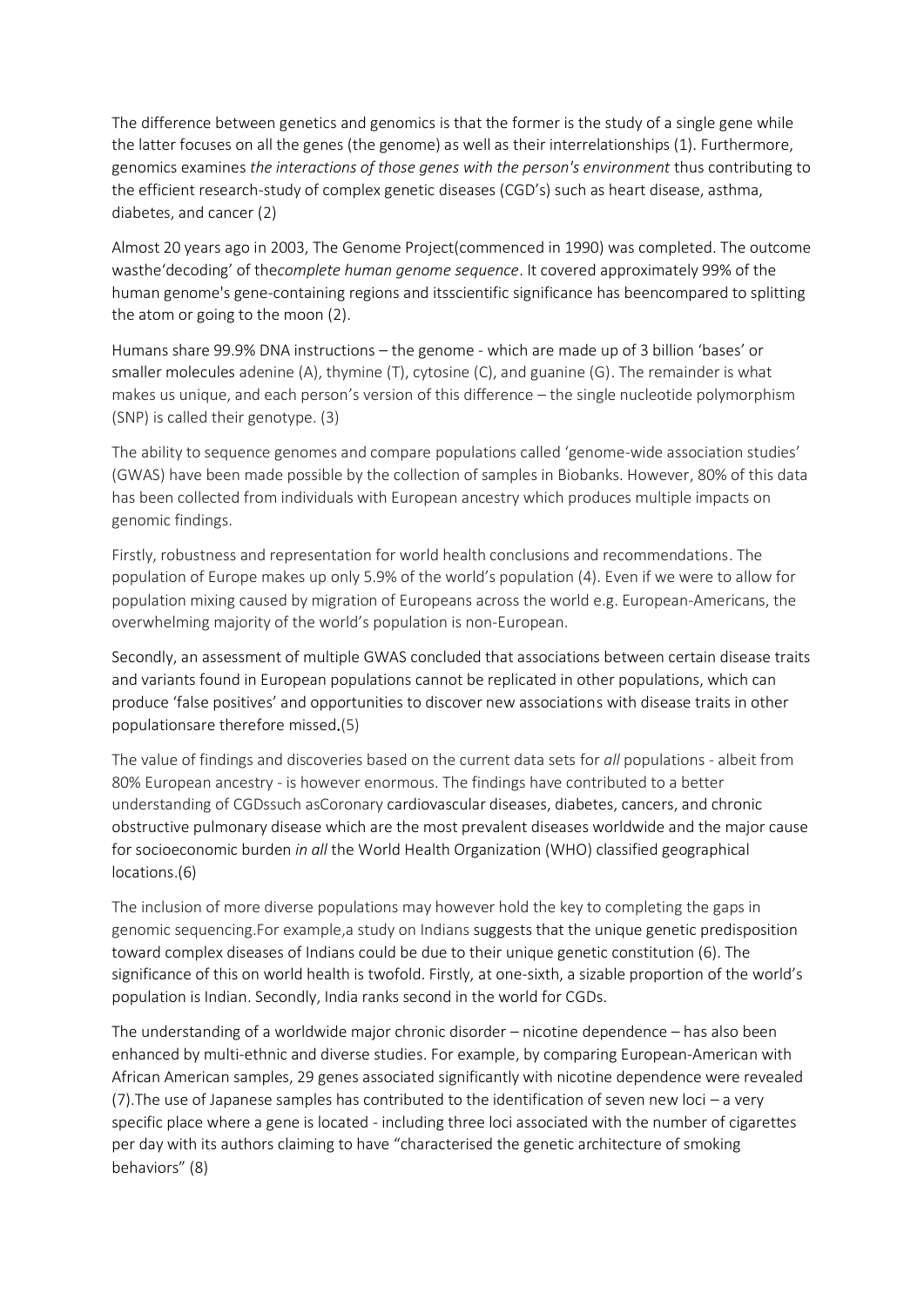Finally, the value of using more diverse population samples for the understanding of SARS-CoV-2is evident in global efforts such as the *COVID-19 Host Genetics Initiative.* This will have a multi-ethnic human leukocyte antigen (HLA) reference panel constructed using whole-genome sequencing data from 21,546 individuals of five different populations: European, African, Latino, Asian, and South Asian. The advantage of such a diverse sample base is that this will allow the testing of each HLA allele and also each of the amino acid site position within HLA genes, in order to assess if they explain COVID risk. (9)

It has been almost 20 years since the geneticist James Franklin Crow, raised the importance of the mere (0.1%) of human DNA which contributes to different characteristics among populations.He highlighted its importance from both a genetic but also social science perspective. (10) Ten years ago, the European bias for DNA samples was as high as 96% (5) suggesting that today's 80% European representation is a small but important improvement. The need for a more diverserepresentation of DNA samples does not just serve to statistically'correct' the issue of representation. Rather, it indisputably serves to enhance genomic understanding and ultimately provide a fairer and allinclusiveworld health improvement approach.

## References

1) WHO definitions of Genetics and Genomics World Health Organisation(2021) <https://www.who.int/genomics/geneticsVSgenomics/en>

2) Human Genome Project Results, National Human Genome Institute(22 December 2020)

<https://www.genome.gov/human-genome-project/results>

3)Fine R. (27 February 2019)Lessons from the Genome Project Blog SITN 20 Celebrating 20 years.*Science In the News*, Harvard University

<https://sitn.hms.harvard.edu/flash/2019/lessons-from-the-human-genome-project/>

4) The EU in The World Population, Eurostat Statics Explained 2020

[https://ec.europa.eu/eurostat/statistics-explained/index.php/The\\_EU\\_in\\_the\\_world\\_-](https://ec.europa.eu/eurostat/statistics-explained/index.php/The_EU_in_the_world_-_population#Population_size_and_population_density) [\\_population#Population\\_size\\_and\\_population\\_density](https://ec.europa.eu/eurostat/statistics-explained/index.php/The_EU_in_the_world_-_population#Population_size_and_population_density)

5)PopejoyA.B. & Fullerton S.M.(2016) Genomics is failing on diversity, *Nature International Weekly Journal Of Science*, 538, (7624)

<https://www.nature.com/news/genomics-is-failing-on-diversity-1.20759>

6)PranavchandR.& Reddy BM(2016) Genomics era and complex disorders: Implications of GWAS with special reference to coronary artery disease, type 2 diabetes mellitus, and cancers. *Journal of Postgraduate Medicine* Jul-Sep; 62(3): 188–198.oi: [10.4103/0022-3859.186390](https://dx.doi.org/10.4103%2F0022-3859.186390)

<https://www.ncbi.nlm.nih.gov/pmc/articles/PMC4970347/>

7) Fan R, Cui. J, Ma Y, Yang Z, Payne TJ, Ma JZ, Li MD. Gene-based association analysis reveals involvement of LAMA5 and cell adhesion pathways in nicotine dependence in African- and European-American samples. *Addiction Biology*. 2021 Mar;26(2) e12898. doi:10.1111/adb.12898. PMID: 32281736.

<http://europepmc.org/article/MED/32281736>

8[\)Matoba](javascript:;) N., [Akiyama](javascript:;) M., [Ishigaki](javascript:;) K., [Kanai](javascript:;) M., [Takahashi](javascript:;) A.,[&YoichiroKamatani.](javascript:;) (25 March 2019)GWAS of smoking behaviour in 165,436 Japanese people reveals seven new loci and shared genetic architecture.